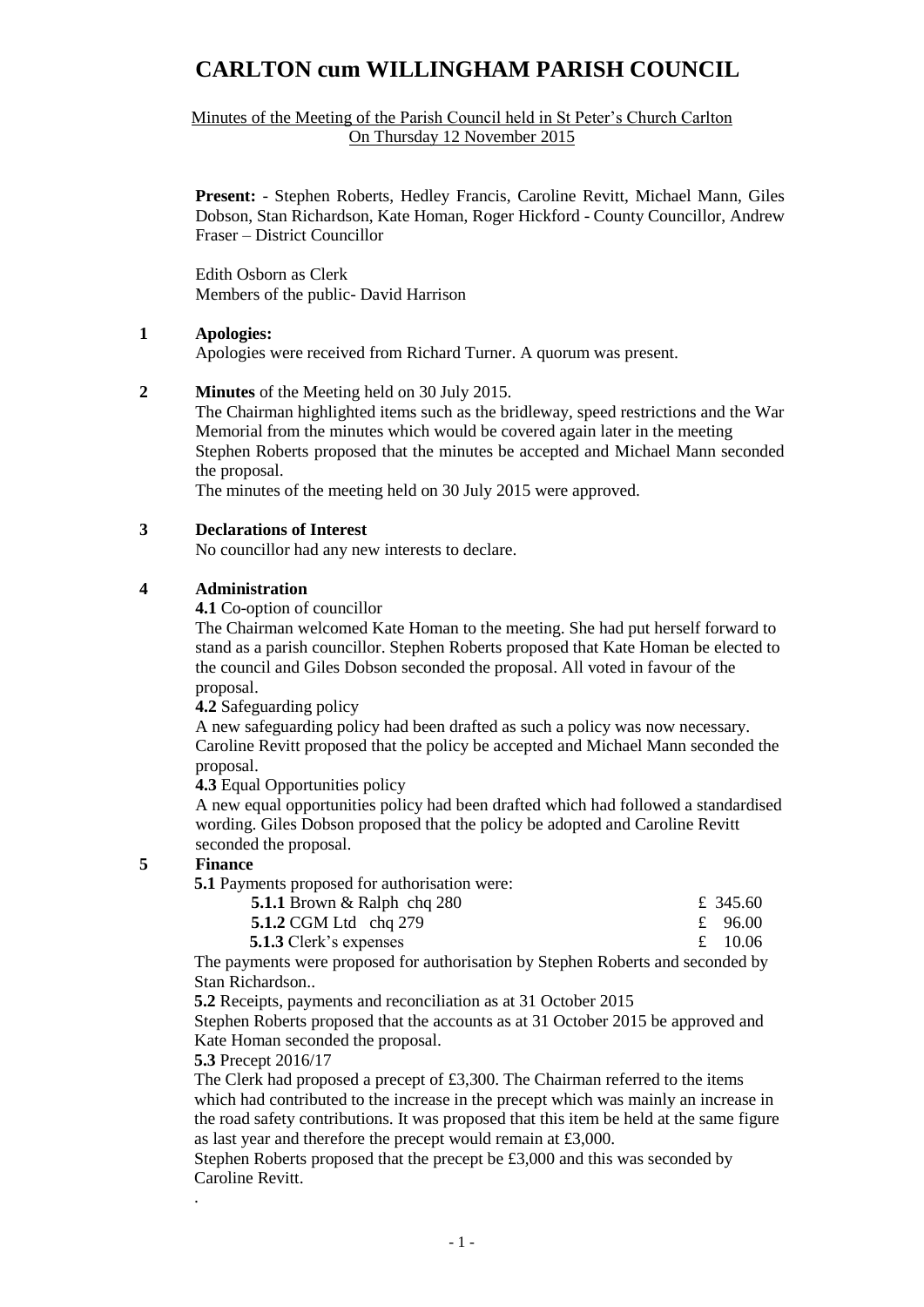## **6 Planning**.

**6**.**1** Update report

There were no new planning applications to report on. Caroline Revitt had heard that Mr Garrad intended to re-apply for permission to build one house on the scrapyard land in Willingham Green.

## **7 Environmental**

**7.1** S106 monies – proposal for planings on byway

The question of the ecological effects of planings on the Stour and in the ditch running beside the byway could not be answered as the Officer was on maternity leave. The Chairman had therefore spoken to Peter Gaskin, the Footpaths Officer, who had advised that in another scheme involving bitumen based planings, the path had not been affected by the materials placed on top of it. The addition of soil and grass seed on top had helped. The bitumen planings needed to be graded so that what was laid needed to be planings of 75mm as a maximum size.

Stan Richardson queried why the County Council were not liable to pay for the planings and maintain the surface of the byway. He had researched this issue by searching on Essex County Council's website and had brought a copy of the discussion paper with him. The Chairman agreed to discuss responsibilities with Roger Hickford and the cost of the planings.

The Parish Council are not able to spend the S106 money on anything else and the County Council may not have the money to pay for the planings in any case. It was agreed to go ahead with the laying of planings on the byway and if any contribution could be obtained from the County Council, so much the better. **7.2** Willingham Green/Carlton Green speed restriction applications

Caroline Revitt advised that she had sought advice about the number of applications which each Parish can make and only one is considered each year. Willingham Green applied in the previous year but failed. The Chairman read out Kate Homan's email as a result of her discussions with the Panel. She had submitted a further application and her attendance at the next Panel meeting is required. Decisions are made in mid-January.

**7.3** Wadlow Wind Farm representation

The Chairman confirmed that Carlton is one of nine villages which can apply for funding and at the current time Carlton is able to have a representative at the Fund meetings of which there are four per year. The Chairman attended the last meeting at which representatives voted on schemes proposed but he requested that another councillor fulfil that role in future. Kate Homan agreed to attend the next meetings. The Chair will forward contact details to Kate Homan.

**7.4** Bus Shelter-application to WW Farm

Stephen Roberts had put forward the case for a replacement bus shelter to Wadlow Wind Farm fund. The person he was dealing with agreed what information needed to be supplied by the parish council and then left his job, so nothing happened until the Chairman chased the person again. The Grants Officer then advised that the two policies approved earlier in the meeting were also required before the parish council's application could be considered.

Cllr Roger Hickford arrived.

### **7.5** Road surfaces and gritting

Cllr Hickford advised that road surfaces which needed gritting had been cut by a third using better scientific methods. A roads were still being gritted but not all B roads. Skippers Lane is on the A list. This is with effect from 1 April 2016.

It was noted that nothing had happened about the bend at the Old School House. Cllr Hickford admitted that the road maintenance department was behind schedule. **7.6** Footpaths

There had been no complaints about footpaths.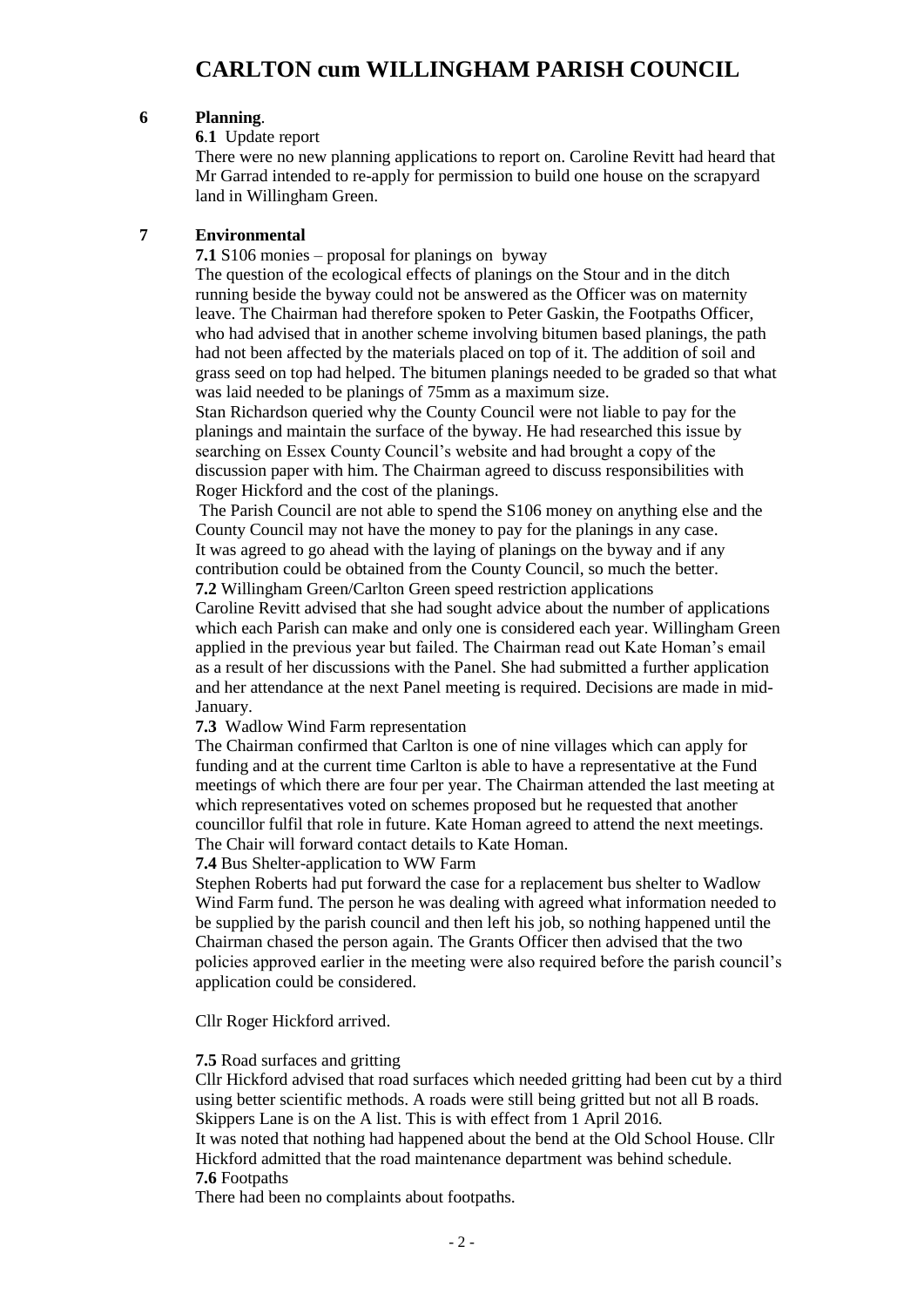It was noted that there was a circular walk starting in Weston Colville on New Year's Day.

**7.7** War Memorial lettering work

The Clerk advised that the lettering work had been completed although not to the highest standard. It may be best to have such work carried out at the same time as the War Memorial is cleaned next time.

**7.8** East Anglian Air Ambulance donation

The East Anglian Air Ambulance charity had requested a donation from the parish council under S137. The Chairman referred to the request regarding the poppy donation which had been decided at the time that parishioners should support if they wanted to, not the parish council. Hedley Francis noted that the air ambulance service had benefitted the parishioners twice in the village recently. Was there a direct link to all parishioners to this charity? All councillors agreed to support the charity. The Chairman proposed a donation of 1% of the precept giving £30. The proposal was agreed unanimously.

**7.9** Mobile phone reception from new mast

Hedley Francis advised that he got good reception from 3 but Stan Richardson did not from Vodafone. The Chairman had spoken to the developers and each phone company is responsible for adding their dish to the mast but it sounded as if Vodafone were not interested in doing this work.

**7.10** Broadband within the Parish

As a result of the public meeting in Stetchworth with Lucy Frazer, a meeting could be arranged in Carlton to provide information on when Carlton would be connected. Jane from Connecting Cambridgeshire had advised that Carlton would go live in 2016 with a copper/fibre cabinet situated in the village leading to superfast broadband. Carlton Green would receive 100mb so would not be superfast. At the public meeting, it was clear that West Wickham were not happy with their service so Carlton's connected service date had been put back.

Roger Hickford found it frustrating that there is a lack of communication. The aim is to cover 98% of Cambridgeshire and there is still money in the pot to cover the difficult sites.

Hedley Francis advised that he had spoken to the technical teamfrom Connecting Cambridgeshire after the meeting about running a mini box to Carlton Green from a main box in Carlton.

The Chairman will advise new dates as they become known.

**7.11** Neighbourhood Plan/Village Survey

The Chairman referred to the meeting which had taken place the night before in which information was provided to parish councils on setting up a Neighbourhood Plan and also to the fact that West Wickham were going ahead with preparing their Neighbourhood Plan. He noted that previously when this issue had been discussed, Carlton had opted for completing a village survey, the first step to preparing a Neighbourhood Plan.

Kate Homan had attended the meeting and she reported that to prepare such a Plan would involve a large amount of work, a detailed consultation would be required, policies created and the costs of preparing the Plan could be quite high. West Wickham and Linton parishes had proposed housing in their areas and therefore they wanted a plan to be in place to deal with this issue.

Neighbourhood Plans may not suit every parish.

Giles Dobson advised that he had worked on such Plans in the past and Parish Plans are important if you have housing sites within the parish. Hedley Frances questioned whether we needed a Plan to defend ourselves.

The Chairman mentioned the Gowings site at Willingham Green and that SCDC would have to take into account any Plan covering the site which was in force. Andrew Fraser advised that the Local Plan had been suspended. In the meantime 500 houses had been added and some of the proposals had been revised. There could be a requirement in the next Plan for villages to add houses to the existing stock.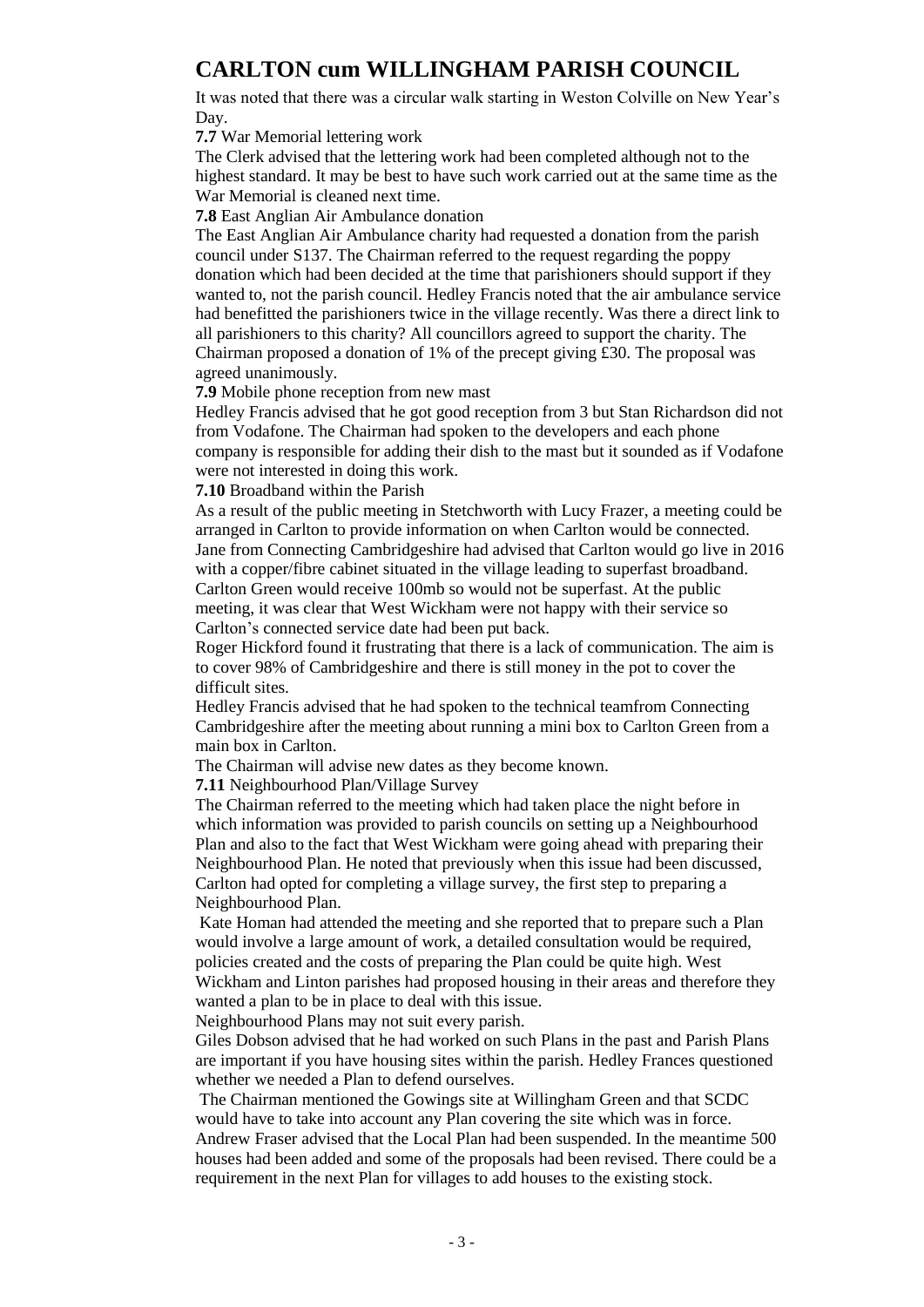The Chairman reminded the councillors that this issue had been revisited because of West Wickham's proposed Plan but Carlton had made a decision in the past not to go ahead. The consensus of opinion was that there was no change to this view. The Chairman thanked Kate Homan for attending the meeting.

**7.12** CCC public archive policy

As mentioned at the previous meeting only 12 photographs can be added to the village website. Roger Hickford agreed to look into this policy and respond.

## **8 District Councillor's report**

Cllr Fraser reported on a number of issues:

Planning – There are proposals to change the way Planning is dealt with. If a Parish Council objects to an application but few representatives of the Parish Council attend the Planning Meetings, this leads to wasted officers' time and the application will be accepted anyway. The new proposal is that if Parish Councils want to object the objections must relate to relevant planning issues. There will be an additional box to tick on the application form. The District Council will be looking for grounds to object on, therefore a member of the Parish Council should attend the Planning Meetings.

Boundary Review – The Local Government Boundary Commission requires SCDC to reduce the number of councillors from 57 to a maximum of 45. The public consultation runs between May and July 2016 with a published final decision on 6 September 2016.

Local Plan – The public consultation runs from December to January 2016. An additional 500 houses have been added to the Plan together with a few changes to the methods used for calculations.

Christmas Bin collection – Between December and February 2016 the green bins will be picked up once per month.

The black bin collection over this period did not work well last year so the Council have gone back to the old scheme.

A1307 road scheme – Haverhill Chamber of Commerce launched a campaign to improve the A1307 but acted as if the deal has been agreed.

The City Deal are providing the money but the meeting on 17 December has been delayed.

### **9 County Councillor's report**

Cllr Hickford reported on the major issues affecting the County Council:

A1307 – He reported that £39m had been set aside for road improvements between Four Wentways and Cambridge. The Assembly had decided that the whole corridor needed improvement and therefore a report is to be prepared covering all modes of transport and the full length. The report will not be available until May next year but there is no money for the section between Haverhill and Four Wentways.

County Council - He reported that the Council is in a dire situation with a budget of only £450m. £150m had been agreed to be cut over five years from the previous year's budget of £750m. Further cuts are planned for next year. 80% of the Council's spending is on 4% of the population. 20% of the spending is on places, rubbish, street lighting and roads. The Council is having to look at services in a different way and consider which option offers the least pain.

Waste reduction – The Council has worked well in this area of service but there is still too much going to landfill. Half of the contents of the black bins could be recycled via the blue bin.

Boundary Review – there will be less Councillors covering more parishes. SCDC and CCC will be meeting together as there will not be enough coverage of parishes.